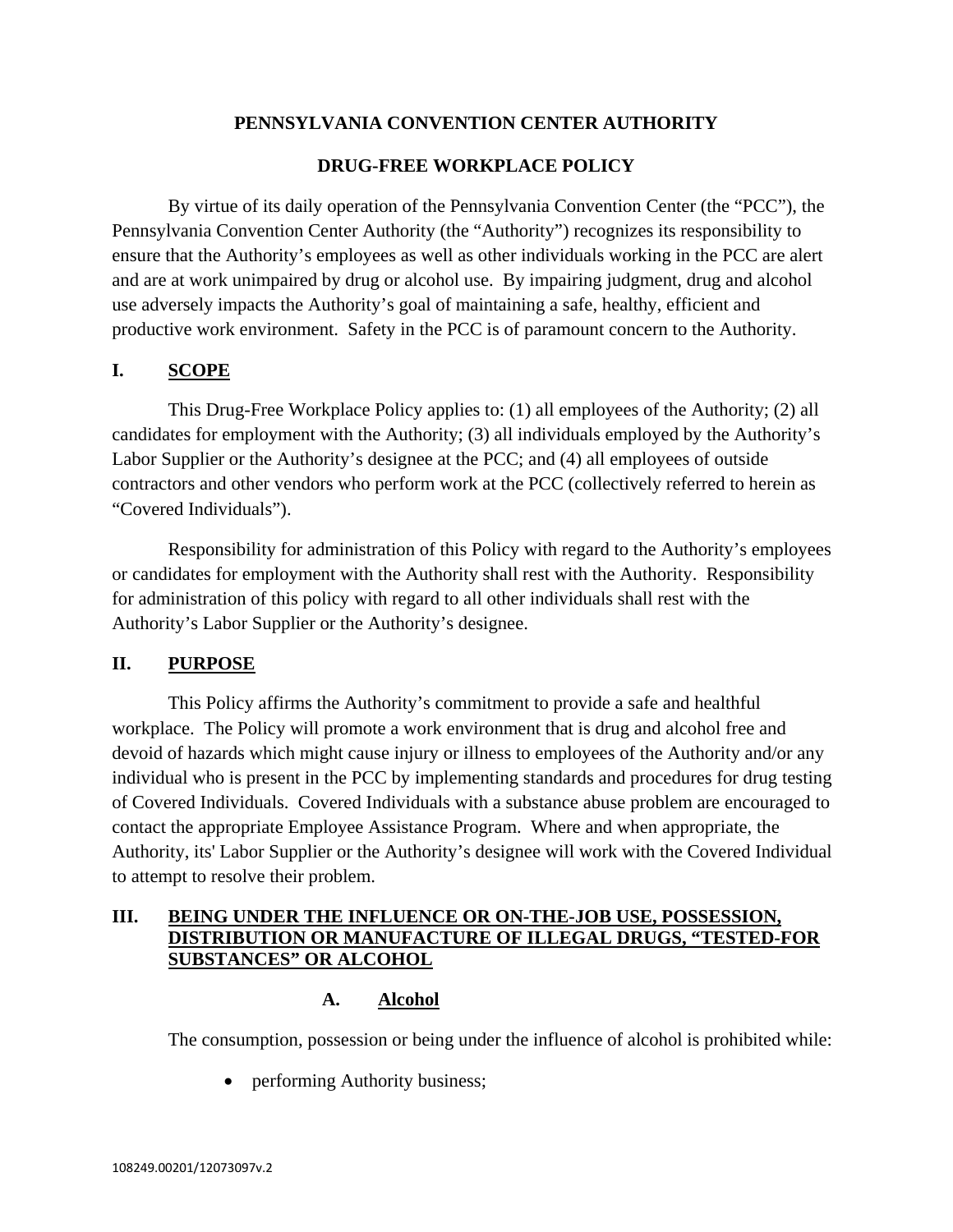- in an Authority vehicle;
- working on the Authority's property; or
- being paid by the Authority

"Under the influence" means that the Covered Individual is affected by a drug, or by alcohol, or by the combination of a drug and alcohol in any detectable manner. The symptoms of influence are not confined to those consistent with misbehavior or to obvious impairment of physical or mental ability, such as slurred speech or difficulty in maintaining balance. A determination of influence can be established by a professional opinion, a scientifically valid test or, in some cases, by a lay person's opinion. "Under the influence" also means that a certain prescribed amount of alcohol, illegal drug, or any tested-for-substance, as set forth in this Policy under the "Testing Guidelines," is detected in an individual's hair, urine and/or blood such that the test result is positive under these Testing Guidelines.

Moderate use of alcohol in connection with business meals, business travel, business entertainment, social events and the like may be acceptable.

## **B. Legal Drugs**

Except as provided below, the use of or being under the influence of any legally obtained drug by any Covered Individual while performing Authority business, operating an Authority vehicle or while on the Authority's property is prohibited to the extent that such use or influence may affect the safety of the Covered Individual, co- workers or members of the public, the Covered Individual's job performance, or the safe or efficient operation of the PCC or the Authority's equipment. A Covered Individual may continue to work, even though under the influence of a legal drug, if the Authority's, its' Labor Supplier's or the Authority's designee's management has determined, after consulting with the Covered Individual, the Covered Individual's physician, and any other person or entity the Authority feels necessary, that the Covered Individual does not pose a threat to his or her own safety, the safety of co-workers, and the Covered Individual's job performance is not significantly affected by the legal drug. The Covered Individual taking drugs for medical reasons which may affect his/her performance must provide a doctor's note which certifies that the Covered Individual can safely perform his/her particular job under the influence of the medication. Otherwise, the Covered Individual may be required to take a leave of absence or comply with other appropriate action determined by the Authority, its' Labor Supplier's or the Authority's designee's management.

## **C. Tested For Substances Or Illegal Drugs**

The consumption, possession, or being under the influence of tested-for-substances or illegal drugs is prohibited while: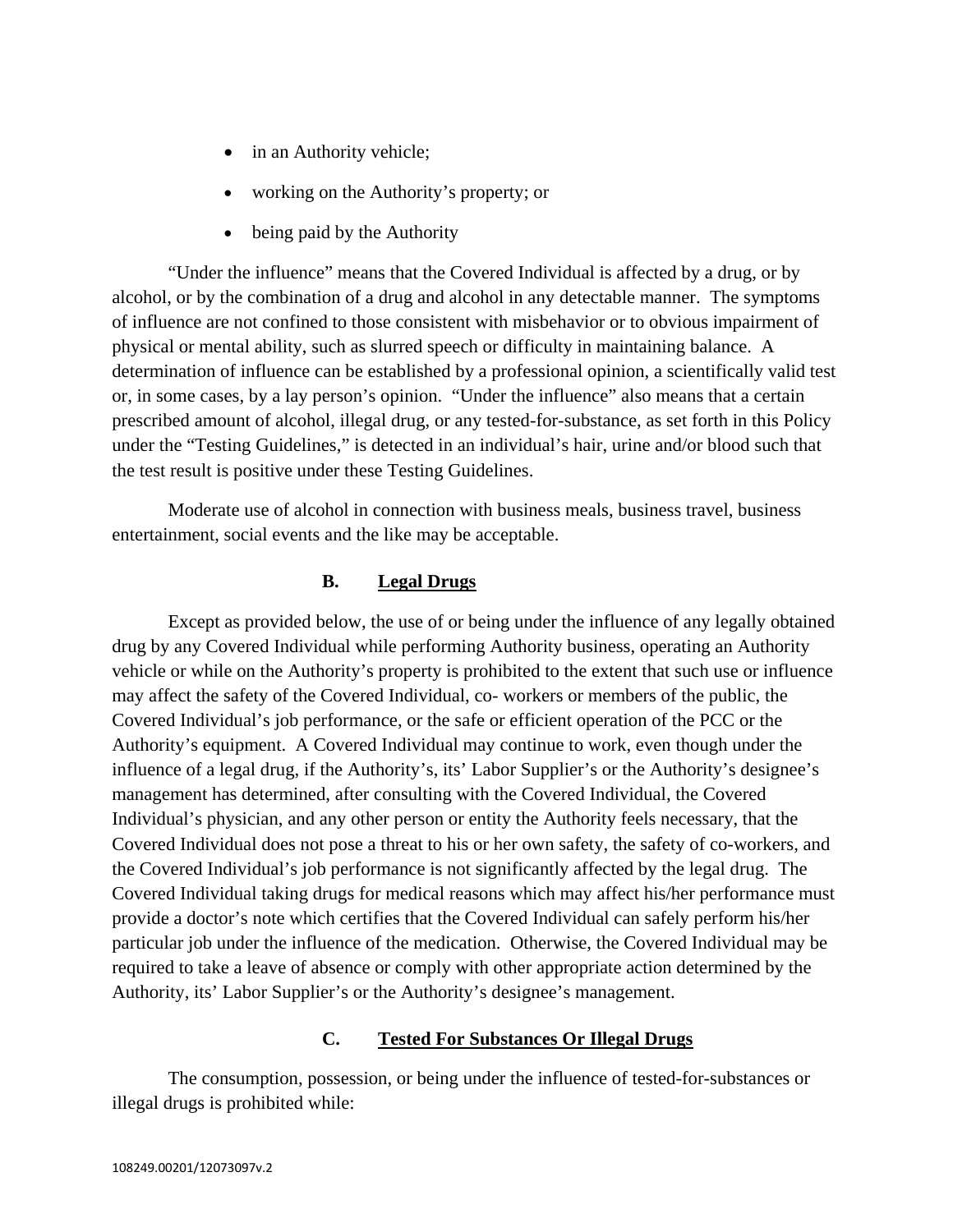- performing Authority business;
- in an Authority vehicle;
- working on the Authority's property; or
- being paid by the Authority

# **IV. GENERAL TESTING GUIDELINES**

To maintain a safe and healthy workplace, drug and/or alcohol testing will be conducted for all Covered Individuals on a pre-employment and reasonable cause basis to determine the use of alcohol, illegal drugs, and/or other tested-for substances. Random testing will also take place for Covered Individuals employed in a safety-sensitive position.

## **A. Pre-Employment Screening**

All persons hired by the Authority, its' Labor Supplier and/or the Authority's designee shall be subject to pre-employment drug and alcohol testing designed to prevent hiring individuals who use tested-for substances. Applicants for employment, *i.e.* people who have applied for a position with the Authority, its' Labor Supplier or the Authority's designee and have been offered employment conditioned upon successfully passing a drug test, will be required to submit hair or urine samples for the purpose of screening for use of tested-for substances. This requirement will be publicized to the applicants. The Authority, its' Labor Supplier or the Authority's designee will not offer employment to applicants who do not complete the pre-employment screening process or who are found to use tested-for substances except when such use is for bona fide medical reasons and will not interfere with the ability to perform essential duties as determined by the Authority, its' Labor Supplier and/or the Authority's designee or the applicant's physician. An applicant's failure to appear for a drug test will be considered a rejection of the employment offer.

Applicants for employment with the Authority's Labor Supplier or the Authority's designee may meet the requirements of this section by providing documentation that certifies they have successfully passed a drug test during the past six (6) months.

## **B. Reasonable Suspicion**

 The Authority, its' Labor Supplier and/or the Authority's designee will initiate and maintain reasonable cause testing for tested-for substances for all Covered Individuals. Testing will occur when at least one (1) official or supervisor of the Authority, its' Labor Supplier or the Authority's designee has observed actions, appearance, or conduct indicative of the use of tested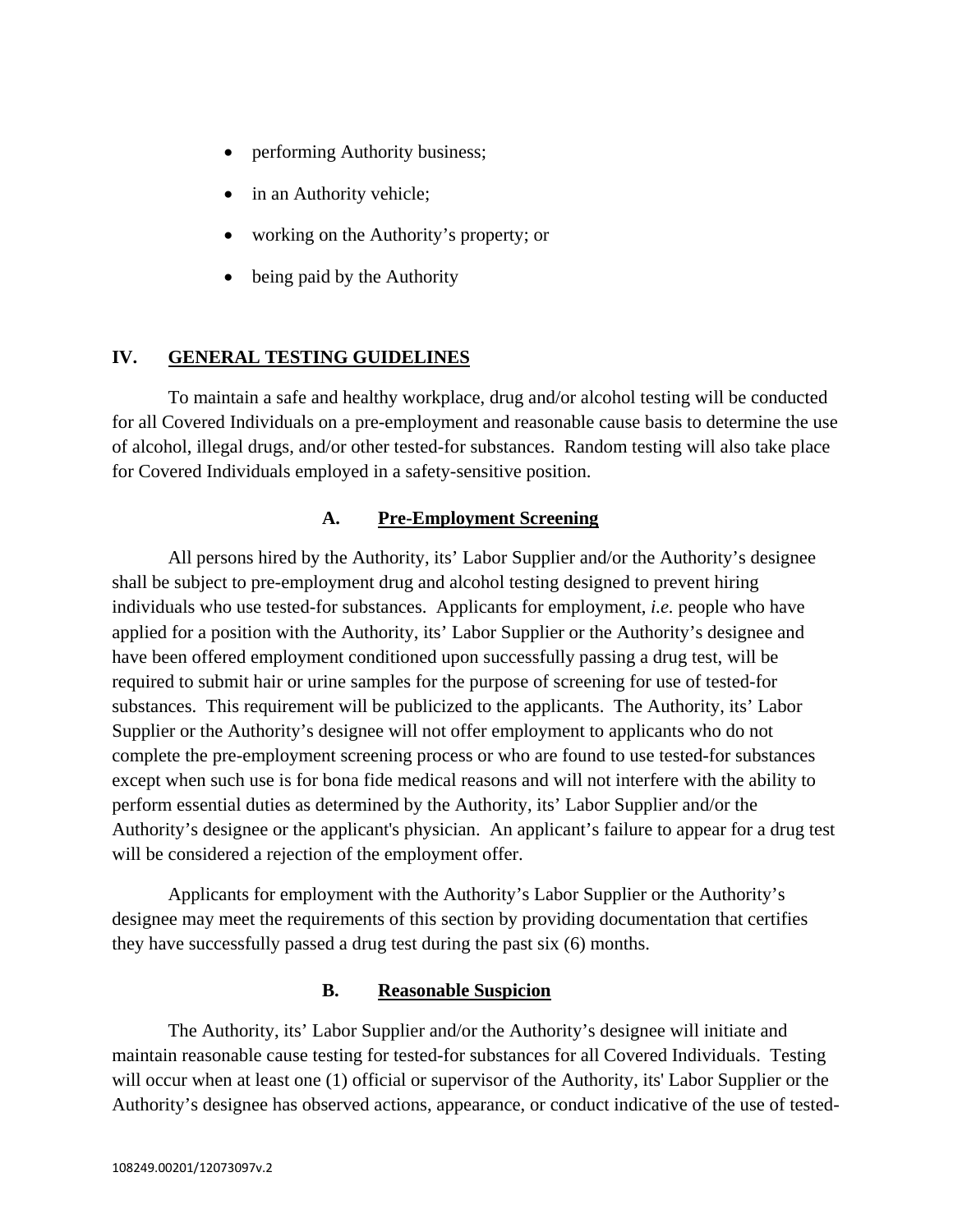for substances. Testing may be done by hair, blood, and/or urine analysis and/or the use of a breathalyzer as deemed appropriate by the Authority, its' Labor Supplier or the Authority's designee.

# **C. Government or Collective Bargaining Agreement Requirements**

 The obligations imposed by this Policy do not supplant, detract from or otherwise modify any obligations imposed by law or any Collective Bargaining Agreement.

## **V. Consent**

 All Covered Individuals will be required to sign the attached consent form prior to an alcohol/drug screen and will be considered to have a positive test result if he/she refuses to sign the consent form or submit to any screen requested under this Policy.

# **VI. Reporting of Positive Alcohol/Drug Test Results**

 All alcohol/drug test results will be reported to the Authority's, its' Labor Supplier's or the Authority's designee's drug medical review officer ("MRO"), as applicable. The MRO will first discuss positive drug test results with the Covered Individual, and the Covered Individual will be given an opportunity to explain a positive drug test result and to prove by clear and convincing evidence that his/her use of a drug was prescribed by a licensed medical practitioner familiar with that person's medical history and assigned duties. The MRO shall report all test results including the substances involved (if any) to the Authority, its' Labor Supplier and/or the Authority's designee, as applicable. The Covered Individual shall be notified of the results of a test (including the substances involved) if the test results are verified positive.

The Authority, its' Labor Supplier and/or the Authority's designee, as applicable, shall keep confidential all information relating to the drug and alcohol tests and to prescription drug use and will disseminate such information only on a need-to-know basis.

## **VII. Discipline**

 A positive drug/alcohol screen under reasonable suspicion or random testing, a refusal to submit to a reasonable suspicion or random drug/alcohol test requested under this Policy, or any other violation of this Policy is a basis for discipline by the Authority, its' Labor Supplier or the Authority's designee. The consequences of a positive pre-employment alcohol/drug screen or refusing a pre-employment screening all together are set forth in Section IV(A) of this Policy.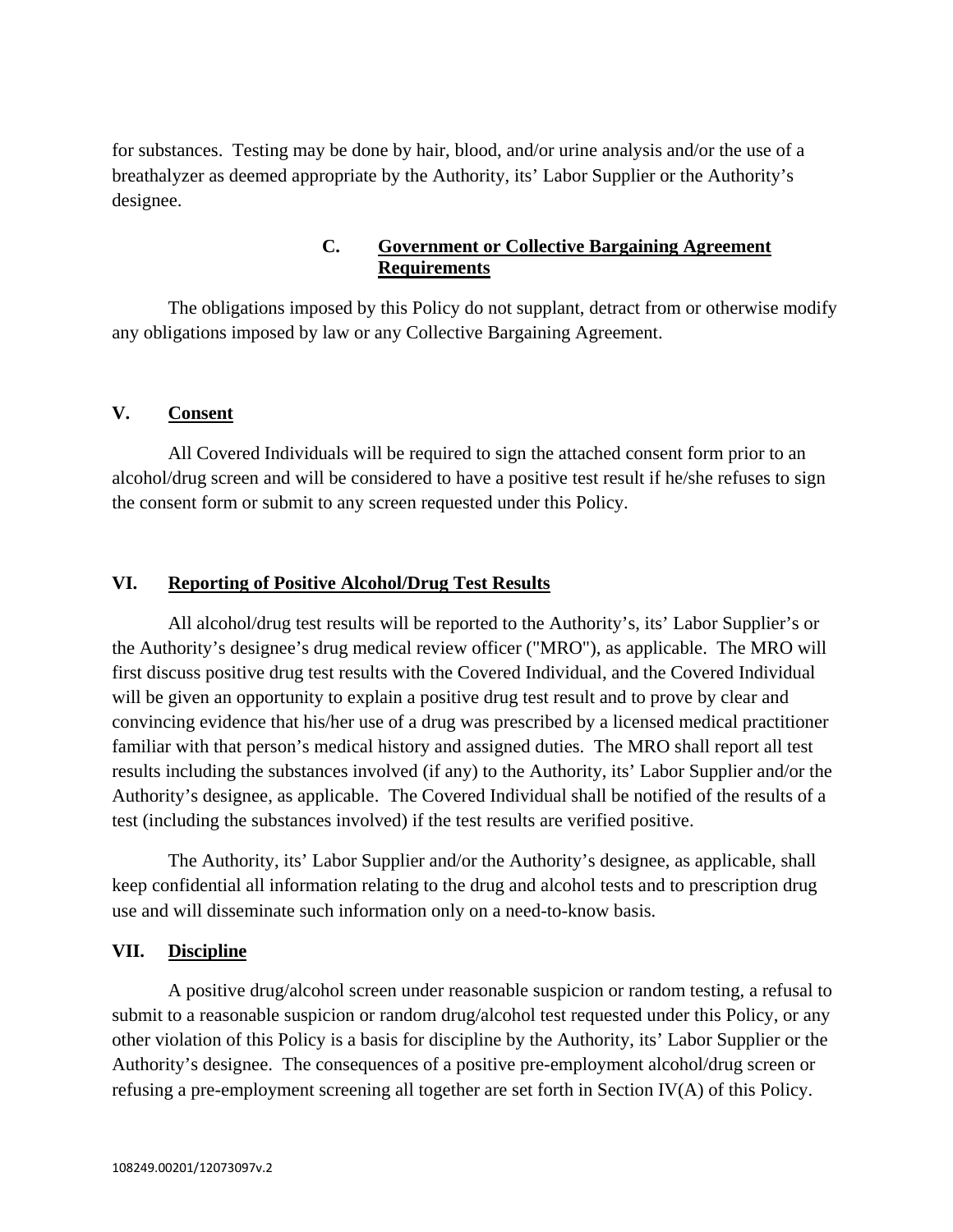Covered Individuals who are employed by the Authority, the Authority's Labor Supplier or the Authority's designee who are subject to a reasonable suspicion drug/alcohol test and test positive will be prohibited from working at the PCC for a period of six (6) months. Reemployment or return to work will be conditioned upon the Covered Individual providing documentation that certifies he/she has successfully passed a drug test. Covered Individuals who are employed by the Authority, the Authority's Labor Supplier or the Authority's designee who are subject to a random drug/alcohol test and test positive will be required to enroll and complete a treatment program prior to returning to work at the PCC. The cost of the treatment program is at the Covered Individual's expense. The Authority, its' Labor Supplier and/or the Authority's designee will support a Covered Individual's rehabilitation and treatment efforts by making reasonable adjustments to work schedules or providing the Covered Individual with a reasonable amount of time off to participate in a treatment program. A Covered Individual undergoing rehabilitation must, upon request, provide the Authority, its' Labor Supplier and/or the Authority's designee with certification(s) indicating that he/she is faithfully following a recommended program. Refusal to seek or follow recommended treatment of other violations of the Policy will result in termination.

An arbitrator will not have the authority to reduce or mitigate any discipline imposed by the Authority, its' Labor Supplier or the Authority's designee, or allow the Covered Individual to continue working at any PCC facility following a positive drug or alcohol test.

Covered Individuals who are employed by outside contractors or vendors who are subject to any type of drug/alcohol test and test positive will be prohibited from working at the PCC for a period of six (6) months and may only return to work at the PCC upon the Covered Individual providing documentation that certifies he/she has successfully passed a drug test.

 Any Covered Individual who is required to submit to a reasonable cause drug/alcohol test as described above will be immediately relieved of his/her duties and barred from working at any PCC facility pending the results of the drug/alcohol test. Should the drug/alcohol test be negative, the person will be permitted to return to work.

## **VIII. REPORTING REQUIREMENTS**

#### **A. Legal Drugs**

A Covered Individual's use of legal drugs can pose a significant risk to the safety of the Covered Individual and others. "Legal drugs" includes drugs prescribed by a licensed practitioner of medicine and over-the-counter drugs which have been legally obtained and are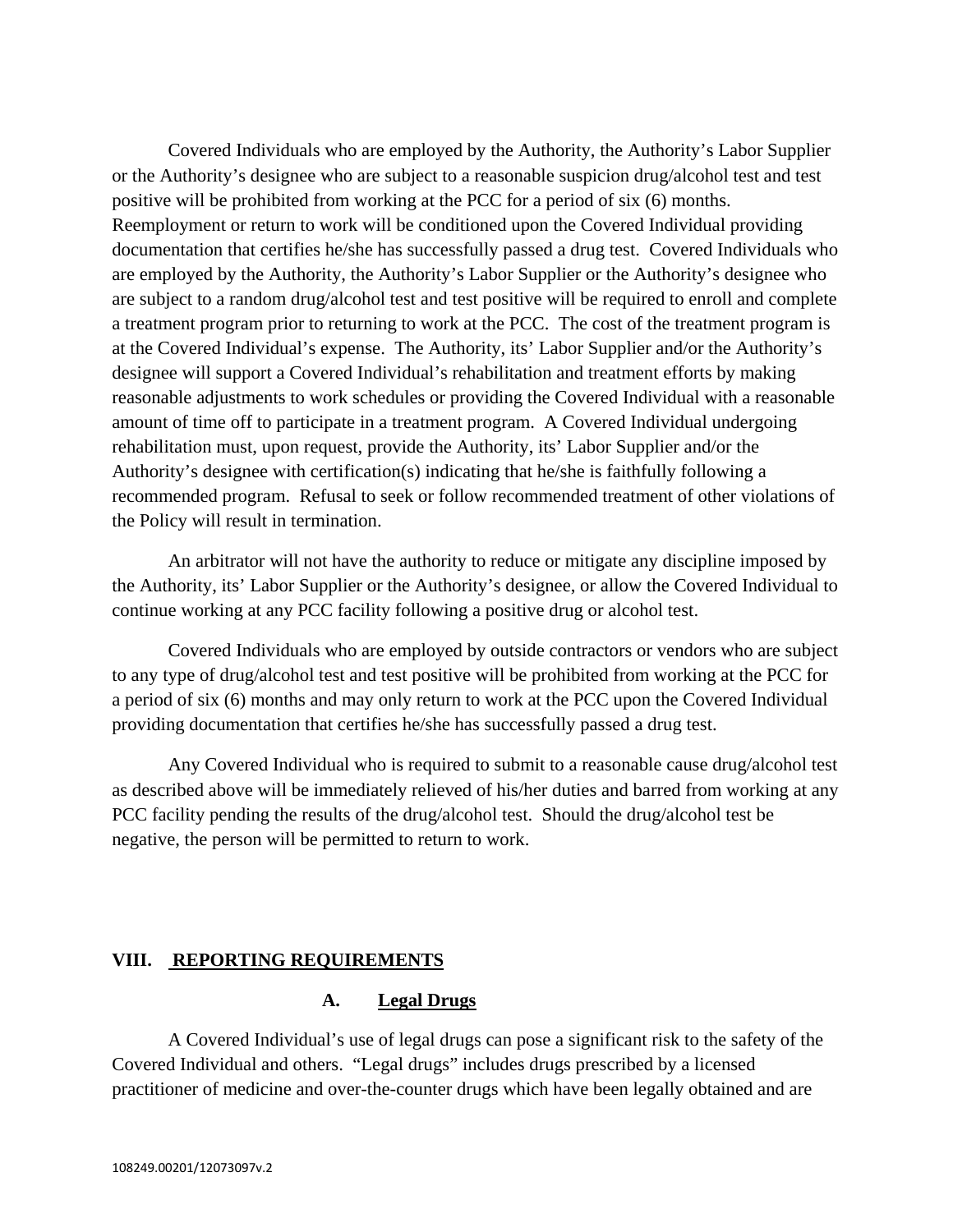being used for the purpose for which they were prescribed or manufactured. Covered Individuals who feel or have been informed that the use of legal drugs may present a safety risk should report such drug use to the Authority's Director of Human Resources and/or the appropriate person at the Authority's Labor Supplier or designee.

## **B. Alcohol, Illegal Drugs, and Tested-for Substances**

Sustaining a safe and healthful workplace requires a commitment by every Covered Individual. Covered Individuals who are aware of an individual who is consuming, selling, or possessing alcohol, illegal drugs, or tested-for substances are urged to report their knowledge to the Authority's Director of Human Resources and/or the appropriate person at the Authority's Labor Supplier or designee. The names of Covered Individuals providing such information will be kept confidential to the extent possible.

An "illegal drug" means any drug: (a) which is not legally obtainable; or (b) which is legally obtainable, but has not been legally obtained. The term includes prescribed drugs not legally obtained and prescribed drugs not being used for prescribed purposes. It also includes marijuana. "Tested for substance" means any drug for which the Department of Transportation requires testing including marijuana, cocaine, amphetamines (*e.g.*, "speed"), opiates (*e.g.*, "morphine and codeine"), and phencyclidine (*e.g.*, "PCP").

Covered Individuals who have been convicted of any criminal drug statute violation must notify the Authority's Director of Human Resources and/or the appropriate person at the Authority's Labor Supplier or designee within five (5) days of such conviction. Failure to report such conviction may result discipline, up to and including, termination or the prohibition from working at the PCC.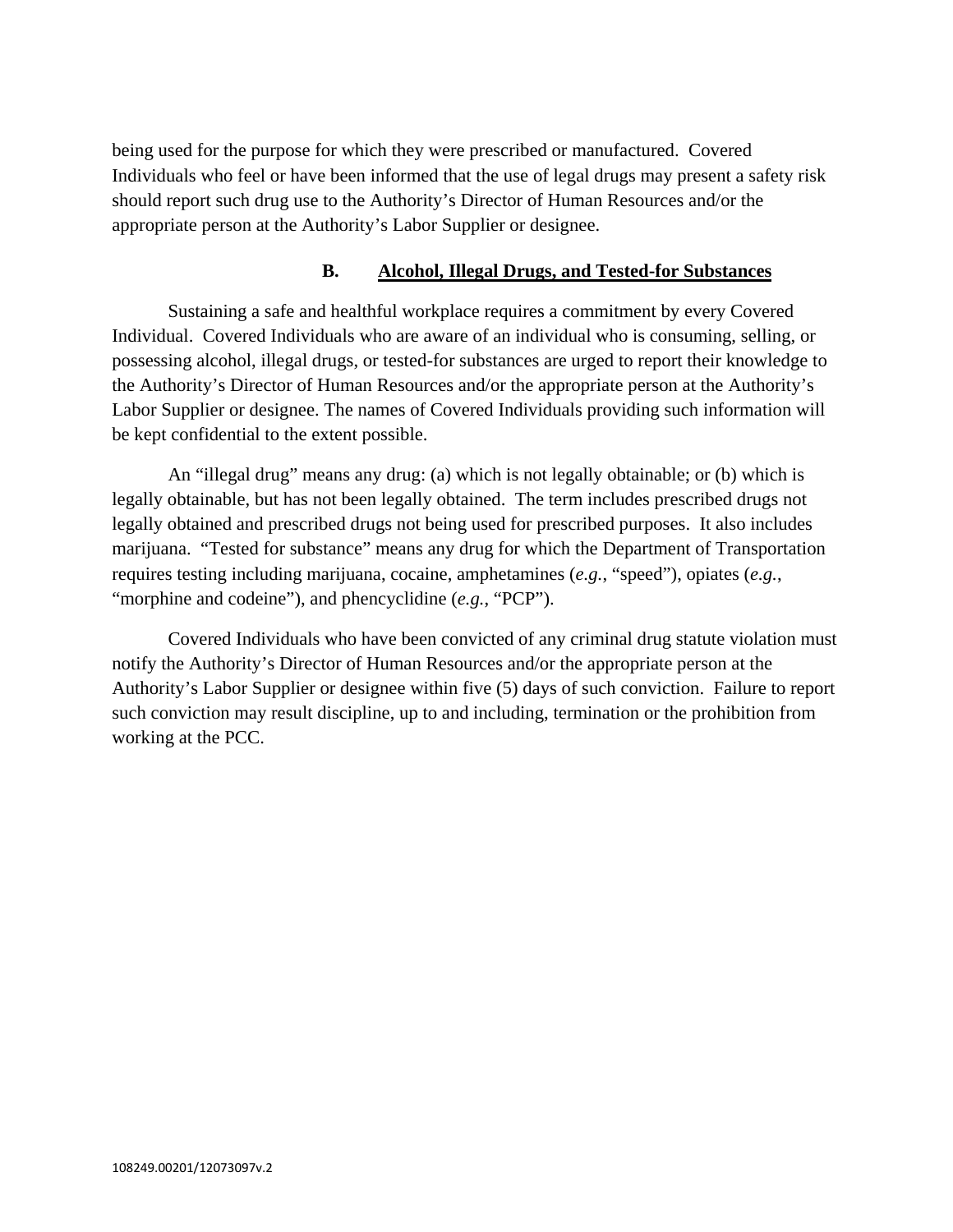# **ACKNOWLEDGEMENT OF RECEIPT & UNDERSTANDING OF THE PENNSYLVANIA CONVENTION CENTER AUTHORITY'S DRUG-FREE WORKPLACE POLICY**

I, \_\_\_\_\_\_\_\_\_\_\_\_\_\_\_\_\_\_\_\_\_\_, acknowledge receipt of the Pennsylvania Convention Center Authority's Drug-Free Workplace Policy. I have read the Policy and I agree to be bound by the rules and regulations contained in this Policy.

I understand and agree that nothing contained in the Drug-Free Workplace Policy should be interpreted or construed as conferring employment for a specific term or as an employment contract. I further understand and agree that my employment is terminable at-will so that both the Authority and I each have the right to discontinue the employment relationship at any time and for any or no reason.

I further understand that it is my responsibility to familiarize myself with all information in this Drug-Free Workplace Policy. I also understand that I may, and should, ask my supervisor to clarify any information in this Policy that I do not understand. I acknowledge that this Drug-Free Workplace Policy supersedes all prior drug and alcohol policies which I might have received and that any oral or written statements or promises to the contrary are disavowed by the Authority.

WITNESSED:

| Name | <b>Witness Name</b> |
|------|---------------------|

Date Date Date

\_\_\_\_\_\_\_\_\_\_\_\_\_\_\_\_\_\_\_\_\_ \_\_\_\_\_\_\_\_\_\_\_\_\_\_\_\_\_\_\_\_\_

\_\_\_\_\_\_\_\_\_\_\_\_\_\_\_\_\_\_\_\_\_ \_\_\_\_\_\_\_\_\_\_\_\_\_\_\_\_\_\_\_\_\_